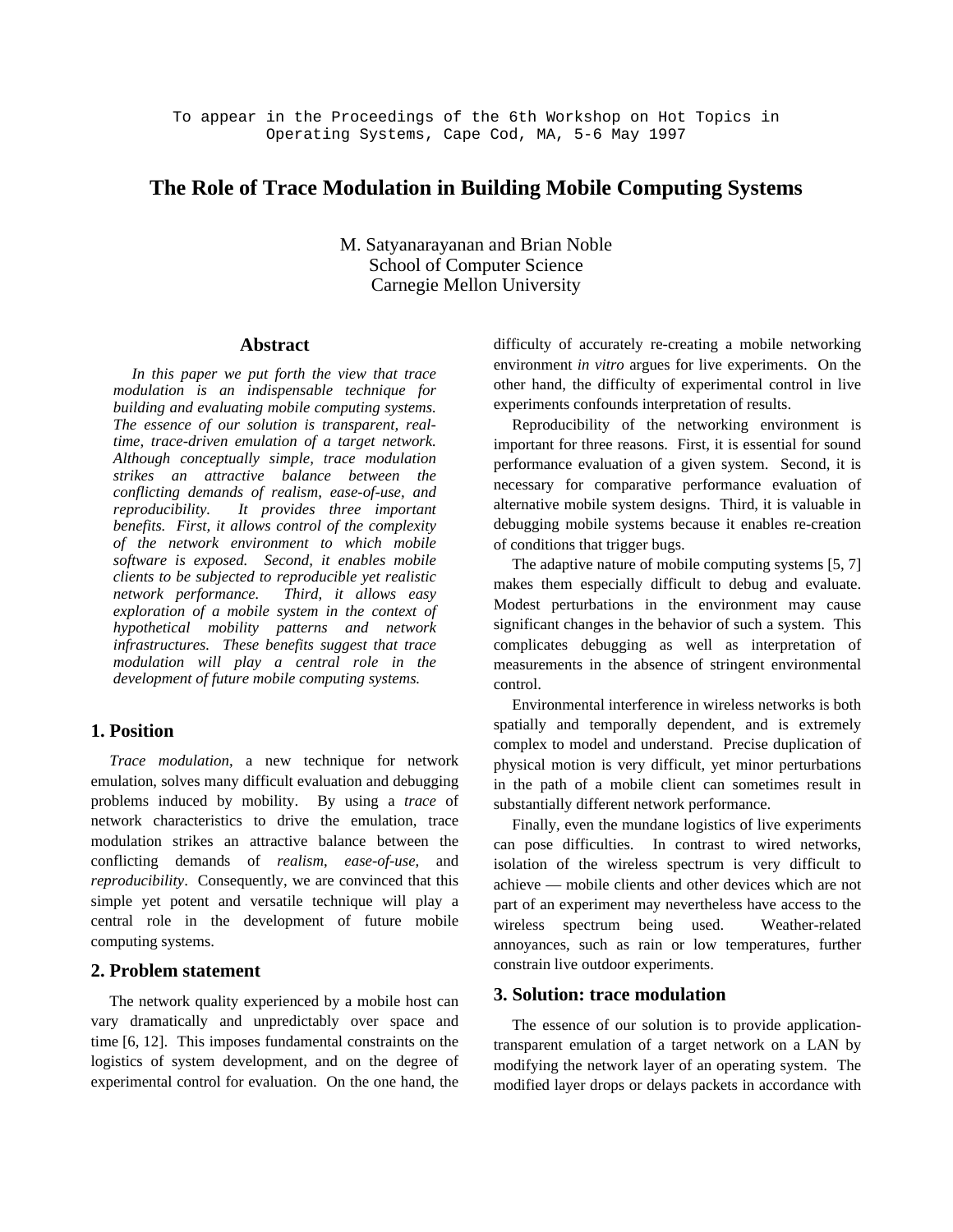a simple network model. Trace modulation thus daemon. This incorporates a location simulator that takes influences the environment in which a system operates a description of a *mobility pattern* and a set of individual rather than generating the workload for the system. traces. The simulator can switch between these traces

LAN-attached host with the modified kernel and a replay system under test. By appropriate choice of mobility daemon. The daemon reads a replay trace, and feeds it to pattern, one can explore the behavior of a system along a the kernel. The resulting network environment is new path in an existing wireless infrastructure, or on a indistinguishable from that recorded in the trace. path through a hypothetical wireless infrastructure. However, experiments can be carried out in real time, **4. Key design elements** without mobile network hardware or physical motion.

network performance that is much more reproducible than discussion — the implementation of trace modulation, and that obtainable in live experiments. It is important to note the two trace formats. Our main goals in building the that trace modulation is fully transparent to this software. replay component have been simplicity and ease of No source or binary changes have to be made, all network experimentation. The trace formats, while primarily traffic into and out of the mobile host is accounted for, and designed for wireless networks, are intended to be useful all software runs in real time. in other settings as well.

possibilities: *synthetic*, *empirical*, and *hybrid*. A synthetic between the transport and network layers in the protocol trace provides a simple, idealized environment. An stack; this provides a single point which captures all traffic empirical trace accurately reproduces a single path on the modified host. All packets, regardless of through a real wireless infrastructure. A hybrid trace destination, are routed through the same delay queue to consists of a runtime composition of many individual ensure that inbound and outbound packets correctly traces, which can be synthetic, empirical or both. interfere with one another. The one special case is the

simple programs. Examples of synthetic traces include transferred via this interface bypass the delay queue those in which bandwidth or latency is varied according to entirely. a step, impulse, ramp, or other simple function. Using We have found a need to identify key points in an such well-defined functions eases the task of interpreting environment trace and take appropriate measurements observations of a complex adaptive system. when they occur. To do so, we allow replay trace records

are two steps in the process: *trace collection* and *trace* layer, and timestamped. The replay layer makes use of *distillation*. In the first step, an experimenter with an *upcalls*, a facility we have developed, to deliver the instrumented mobile host physically traverses a path of timestamp along with that record's model parameters to interest through some established wireless infrastructure. interested applications. Upcalls are delivered During this traversal, packets from a known workload are asynchronously, much like Unix signals, but have exactlygenerated. The mobile host records observations of once delivery semantics and may pass arguments and packets as well as network device characteristics. At the return results. end of the traversal, the list of observations represents an **4.2. Trace formats** accurate trace of network behavior. In the second step we transform this collected behavior trace into a trace suitable While primarily designed to re-create wireless for modulation. When replayed, that trace accurately environments, replay traces can be used for any target reproduces the network performance seen in the initial network; the only requirement is that the network over traversal. which the trace is replayed be sufficiently fast. The

a concise, time varying list of performance parameters for provided by a more sophisticated version of the replay **3.1. Using trace modulation** based on the mobility pattern.<br>A mobility pattern may be constructed off-line or

To use trace modulation, mobile software is run on a dynamically generated by another component of the

Software above the modulation layer experiences There are two areas in our design that merit further

# **3.2. Producing modulation traces 4.1. Implementing trace modulation**

How are such traces produced? There are three The trace modulation support in the kernel is placed A synthetic trace can be produced manually or through loopback interface, which is not delayed; packets

Generating an empirical trace is more complex. There to be *tagged*. Such records are noted by the modulation

Support for dynamically constructing hybrid traces is information carried by these trace is simple: fixed latency,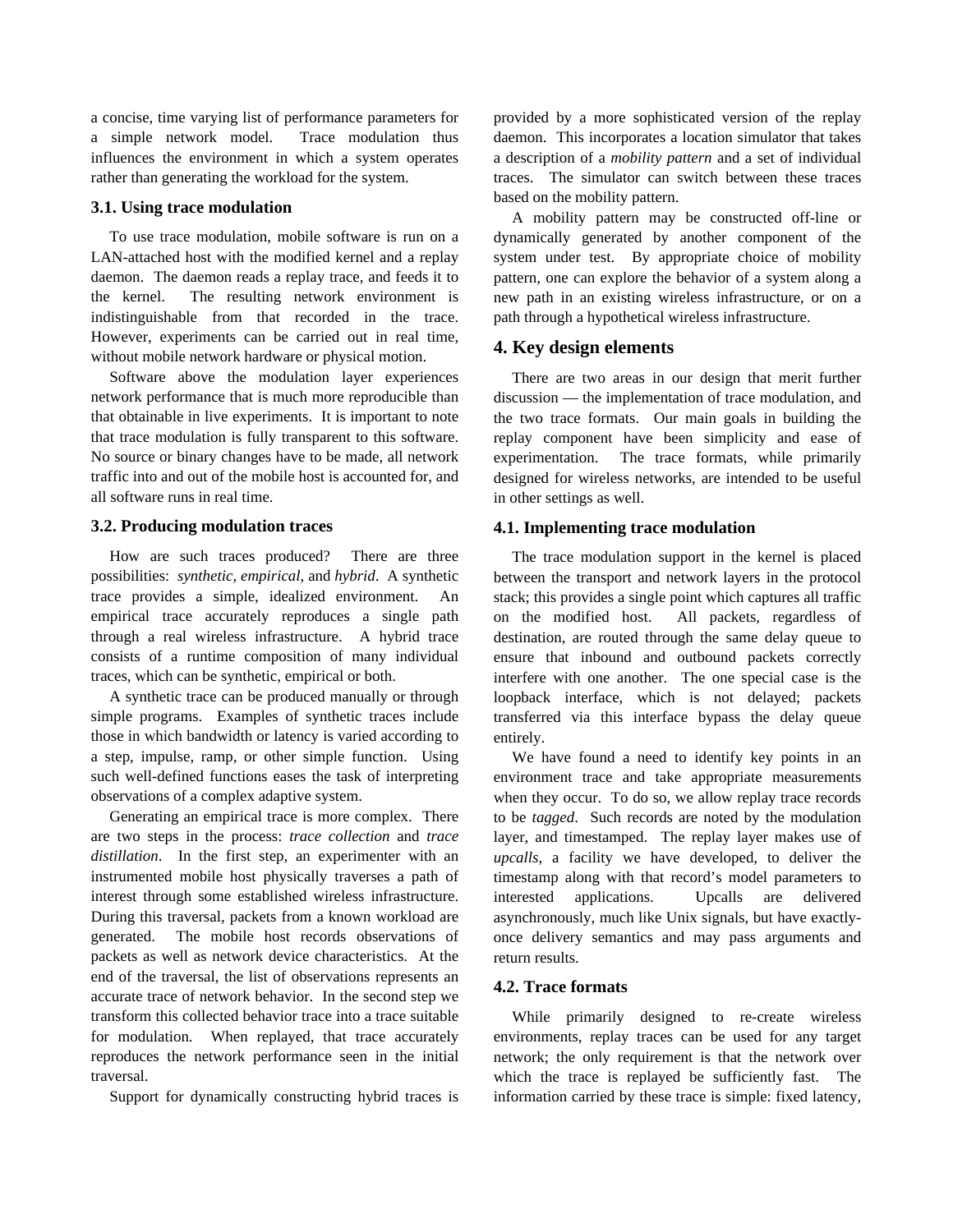small, and have a header followed by a series of fixed-size agility with which our system could react to changes in entries. The model parameters in each entry are in units network bandwidth. To that end, we defined a set of specified by the header. *reference traces*, in the spirit of control systems [4], with

packet traffic, device characteristics, and the mobile host. cannot be duplicated with real hardware, but their We expect them to be used over many different networks simplicity allowed us to fully understand the degree to and for a number of purposes. As such, they are self- which we succeeded in the design and implementation of descriptive and extensible. They are composed of a header our prototype. followed by packet, device, and generic records. Each of We have also validated the accuracy of trace the record types has a particular fixed-content section, modulation with empirical traces [15]. We have not yet followed by an arbitrary variable-content section. Records implemented support for hybrid traces, but plan to use it to with the same variable format are collectively called a build an accurate model of an overlay network [8] *track*, and their contents are fully described by a *track* composed of WaveLAN and cellular modem. By *header* which appears before any of that track's entries in collecting performance traces of each of these the trace. environments and combining them through hybrid trace

a size field and a magic number. These latter two, without the sizable infrastructure otherwise required. together with the appropriate track header, completely **6. Relationship to other approaches** identify the record's contents. Fields that are constant throughout a track — for example, the protocol for all Any approach to testing and evaluating a system must packets in a single packet track — are stored in the track make tradeoffs between realism, ease of use, and header record. Other fields, such as the size of each reproducibility. Live experiments offer the highest degree packet, appear in each track entry record.  $\qquad \qquad$  of realism. However, wireless experiments are relatively

packet, along with any number of optional items, such as substantial infrastructure. Furthermore, for the reasons sequence and acknowledgement numbers. Device tracks discussed earlier, it is nearly impossible to obtain record information about the physical networking devices reproducible results in live wireless experiments. being used, one track per device. For example, we record Simulation provides excellent reproducibility. signal-to-noise ratio, signal quality, and silence level for However, it cannot hope to match the realism of live our WaveLAN [18] radios. Generic tracks can be used to experiments due to time dilation. Since even reasonably embed arbitrary data in the performance trace; we have accurate wireless models are extremely complex [1], used them to annotate our traces with location practical realizations tend to be either too simplistic or too information. computationally expensive. For example, Short [16],

researchers is valuable, we have gone to considerable yielded only modest improvements [9]. effort to document and publicize our trace formats. A Trace modulation provides an attractive balance. It description of this format is available as an informational comes close to the realism of live experiments for two RFC [13]. A forthcoming version of this document reasons: first, all the system and application layers above incorporates many valuable improvements based on the lowest network layer are executed exactly as they feedback received from a number of researchers. We would be in live use; second, time is real rather than expect that this trace format will evolve into a *de facto* simulated. However, reproducibility under network standard for wireless experimentation. modulation is substantially better than under live

the NetBSD 1.2 operating system, a variant of the 4.4 a trace rather than a capricious infrastructure. Finally, BSD Unix operating system [11]. We have used synthetic experiments with trace modulation are no more difficult to environments to evaluate a prototype of Odyssey [14], a carry out than controlled experiments on an isolated LAN. mobile computing platform that supports application- Of course, trace modulation is not a panacea. A single

per-byte latency, bandwidth, and loss rate. Traces are aware adaptation. We were interested in determining the Recorded traces capture arbitrary information about sharp bandwidth variations. These idealized environments

Each entry in a recorded trace is timestamped, and has generation, we can provide a realistic experimental testbed

Packet tracks record the protocol and size of each difficult to set up and conduct, and they require a

**5. Status and experience** whose model is somewhat simpler than that found in [1], explicitly points out the sluggishness inherent in mobile Since the ability to exchange traces between simulation; attempts at speeding up the simulation have

We have implemented support for trace modulation in experiments; the variation in network quality is driven by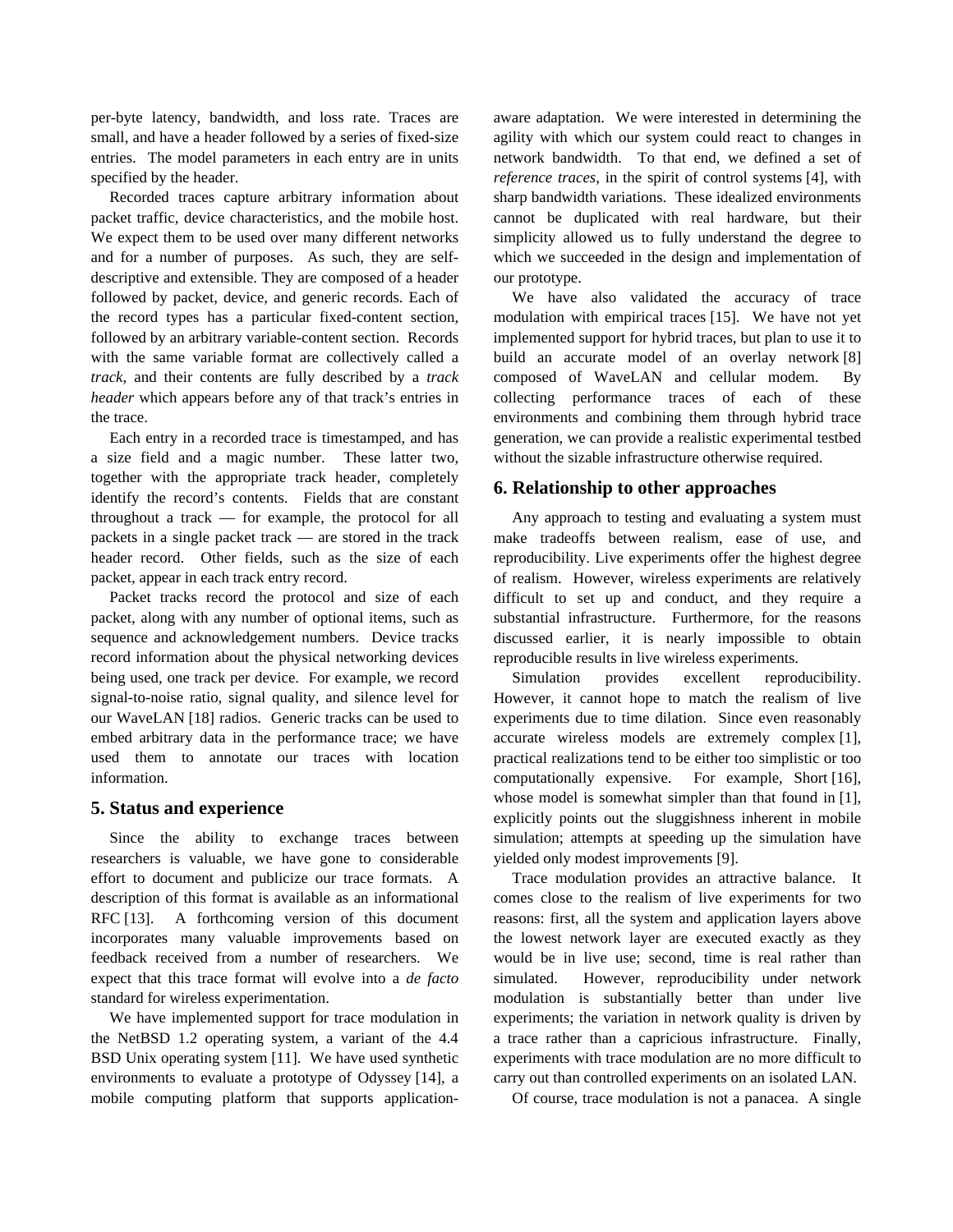trace can only capture one point in a widely varying space. **Acknowledgments**<br>Since processes that use the network often exhibit some degree of nondeterminism, even trace modulation cannot and the solution of the dease and code described in this paper were developed in degree of nondeterminism, even trace modulation cannot offer precisely reproducible re networking layers are emulated, subtle phenomena collection format and many valuable suggestions for<br>involving these layers will not be accurately contured by memovement were provided by Mary Baker, Mike Davis, involving these layers will not be accurately captured by<br>trace modulation. Hence, trace modulation should not be<br>Kuenning, and Mark Lewis. Bruce Maggs and Hui Zhang viewed as a complete replacement for live testing and helped us in designing the empirical trace modulation tools. evaluation. Rather, it should be viewed as a Finally, we wish to thank our reviewers and the program<br>committee, whose comments substantially improved this work. complementary technique that substantially reduces the<br>need for live experiments, but provides a more responsive,<br>Command (AFMC) and the Defense Advanced Research realistic environment than that arising from emulation. Projects Agency (DARPA) under contract number F19628-93-<br>While trace modulation is especially valuable in the C-0193. Additional support was provided by AT&T, IBM, an While trace modulation is especially valuable in the C-0193. Additional support was provided by AT&T, IBM, and<br>Intel. The views and conclusions contained here are those of the

used before in isolation. For example, IP packet tracing for analysis and debugging using the Berkeley Packet **References** Filter [10] and tcpdump [17] is common in the Internet networking community. Network emulation software of [1] Andersen, J. B., Rappaport, T. S., Yoshida, S.<br>various kinds ranging from fault injection tools [3] to Communications Channels. centralized emulators [2] are commonplace. The key *IEEE Communications Magazine* 33(1):42-49, January, insight of our approach is that combining these 1995. individually simple ideas can result in an overall [2] Davies, N., Blair, G.S., Cheverst, K., Friday, A. methodology of immense value in building mobile A Network Emulator to Support the Development of automa Adaptive Applications. Adaptive Applications. systems. In *Proceedings of the 2nd USENIX Symposium on Mobile*

Trace modulation arose as a solution to three thorny [3] Dawson, S., Jahanian, F. problems in mobile computing: the need to isolate Probing and Fault Injection of Dependable Distributed application and network complexity, the need to subject Protocols.<br>The Computer Journal 38(4), 1995. mobile clients to networking conditions that are realistic yet reproducible, and the need to explore new wireless [4] Dorf, R. C.<br>infractructures and mobility netterns. Our averagines to Control Systems. Infrastructures and mobility patterns. Our experience to In *The Electrical Engineering Handbook*. CRC Press, In *The Electrical Engineering Handbook*. CRC Press, UNI continue to prove both useful and versatile.

exported from demanding environments enable a new mobile system to be stress-tested under real-life conditions [6] Eckhardt, D., Steenkiste, P. before it is ready for deployment. A set of traces can be Measurement and Analysis of the Error Characteristics of used as a henchmark family for evaluating and comparing and  $\frac{1}{2}$  and In-Building Wireless Network. used as a benchmark family for evaluating and comparing<br>the adaptive capabilities of alternative mobile system<br>designs. Trace modulation can play an important role in<br>debugging by deterministically reproducing the network<br> and in exploring new infrastructures and mobility patterns.<br>
Overall, the strength of our methodology lies in its ability The Case for Wireless Overlay Networks. to combine simplicity, realism, and reproducibility — an In *SPIE Multimedia and Networking Conference*. asset that will prove invaluable in many aspects of mobile <sup>January, 1996.</sup> system design, implementation and evaluation.

University of California at Berkeley. Feedback on the trace collection format and many valuable suggestions for

context of mobile computing, it can be used in testing and<br>evaluating any complex distributed system.<br>evaluating any complex distributed system.<br>the official policies or endorsements, either express or implied, Individual components of our methodology have been of AFMC, ARPA, AT&T, IBM, Intel, CMU, or the U.S.

- 
- 
- **7. Conclusion** and *Location Independent Computing*. Ann Arbor, MI, April, 1995.
	-
	-
- Simple, synthetic traces may be used to explore [5] Duchamp, D.<br>
Simple, synthetic traces may be used to explore [5] Duchamp, D.<br>
Issues in Wireless Mobile Computing.<br>
In Proceedings of the Third Workshop on Workstation<br>
e
	-
	-
	-